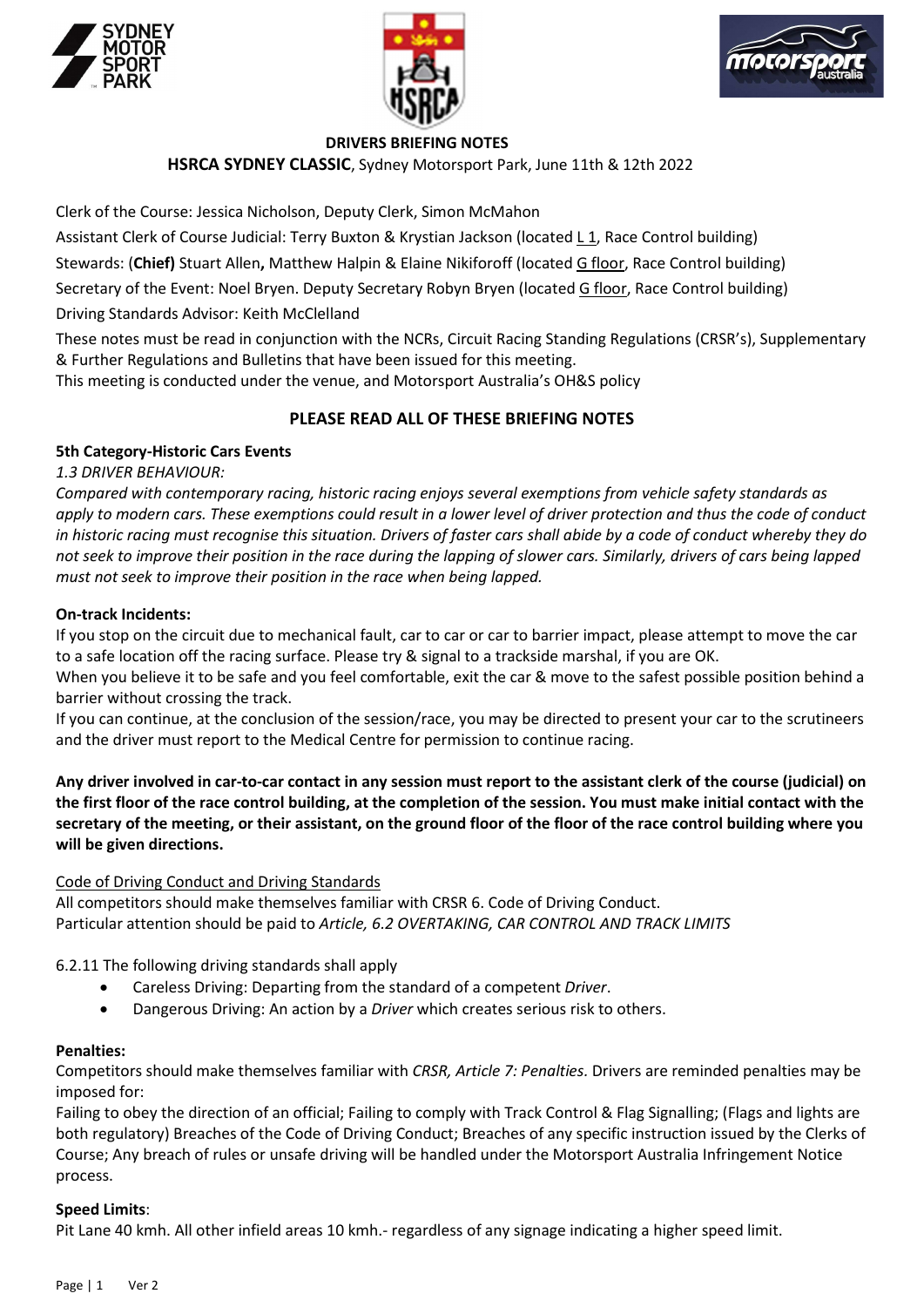





## Pit Lane:

- Competitors, please note you are responsible for the actions of your crew.
- Only pit crew who are signed on, will be allowed access to Pit Lane. This will be monitored by race officials.
- No person under the age of 16yrs will be permitted in pit lane.
- At race starts, only race officials are permitted at the signalling wall.
- Smoking is not permitted in the pits at any time during the meeting, furthermore NSW Health regulations BAN smoking in all sporting grounds in NSW.

# Track Control & Signalling. (Flags/Lights)

Yellow Flags: At this Event the Clerk of the Course has asked for stationary yellow flags to be displayed at the flag point, prior to any waved yellow flags, single or double, prior to an incident. Yellow flags must be respected by drivers - slow down and do not pass any other cars until you pass a green flag.

Under Motorsport Australia regulations, REDRESS has no meaning. If you have passed another car, do not try to correct the error until you have passed a green flag.

Under Yellow Flags, back off and let the officials see that you are under control, so that they can respond to the incident on track.

Blue Flags: At this Event the Clerk of the Course has asked for stationary blue flags to be displayed at the flag point prior to any waved blue flags, in all sessions.

When a blue flag is shown to you, use your mirrors, and if you are able, and it is safe to do so, indicate to the driver of the following car which side the driver should overtake you.

Red Flag: Acknowledge the flag Slow to 40 Km/h when passing the scene of an incident and be prepared to stop if necessary. At all other times maintain a speed of 60-80 Km/h. Be aware there may be emergency vehicles and officials on the track. Do not pass another competing car unless it has stopped.

## During Qualifying and Racing, if a Red Flag/lights are displayed, return to pit lane using pit entry, ensuring the fast lane is kept clear for emergency vehicles.

Any race restarts required after a red flag or lights will be conducted, as appropriate in accordance with the NCRs and CRSR.

If a race is red flagged, and not recommenced and the leader has completed fewer than 2 laps it is deemed "No Race".

Flag Relay Point: Black flag, Mechanical black flag & bad sportsmanship flag will be shown at the flag point at FP 8.3, as well as the start line. Each has the same authority.

# Commencement of all Sessions

With 30 races, over 200 laps, across the weekend, all sessions are time critical.

Competitors are reminded to be aware of the start times for each of your sessions. Listen for and respond promptly to all P.A. announcements. Competition vehicles must go to the marshalling area and be in position 15 minutes prior to the commencement of each of their sessions. All drivers must stay in their cars when arriving at marshalling area. If all competitors are present in the Marshalling area, a session may be commenced 'early'.

# Event/Race Starts:

In simple terms, don't dawdle on your formation lap; do not allow a gap between your car and the car in front. Weaving is not permitted after turn 9.

No car may stop and break traction at any time except at the pit exit and only at the start of any formation lap.

# Regularity and Super Sprint

From Marshalling, automobiles will proceed and stay in single file, leaving a minimum 2 or 3 car lengths between automobiles. If the Starter is satisfied, a Full Course Green light/Flag will be displayed as the leader approaches Turn 10, this will give you time to get to your desired speed prior to the Start/Finish line.

The session will be finished by the Chequered flag being displayed at the Control line on the main straight